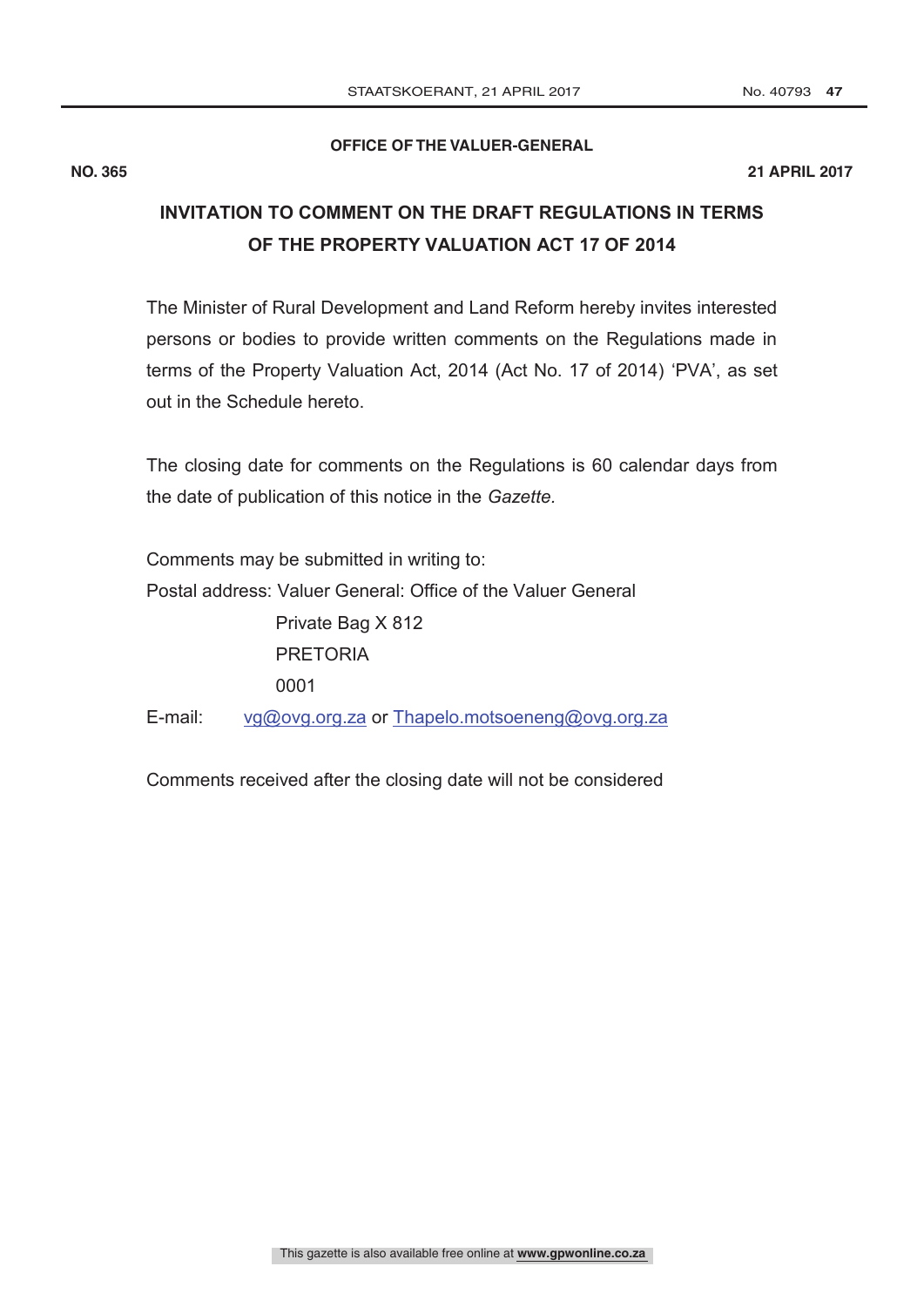### **SCHEDULE**

#### **Regulations in terms of the Property Valuation Act, 17 of 2014**

### **Definitions**

1. In these regulations, any word or expression defined in the Act has the same meaning, unless the context indicates otherwise:

"**acquisition benefits"** means any benefits that accrued to the owner of and the subject property because of the manner of acquisition, and where such benefits did not arise from normal market transactions, including that they did not acquire the property on the open market from a willing seller;

**"Act"** means the Property Valuation Act, 2014 (Act No. 17 of 2014);

**"assumption"** means a supposition taken to be true, and involves facts, conditions or situations affecting the subject of, or approach to, a valuation;

**"current use value"** means the net present value, as at the date of valuation, of cash inflows or other benefits that the subject property generates for the specific owner under lawful use, and without regard to its highest and best use or the monetary amount that might be realised upon its sale;

**"departure"** means special circumstances where the mandatory application of valuation standards may be inappropriate or impractical;

**"highest and best use"** means the reasonably probable and lawful use of property, that is physically possible, appropriately supported, and financially feasible, and that results in the highest value;

"**instructing authority"** means the department requiring a valuation of the subject property;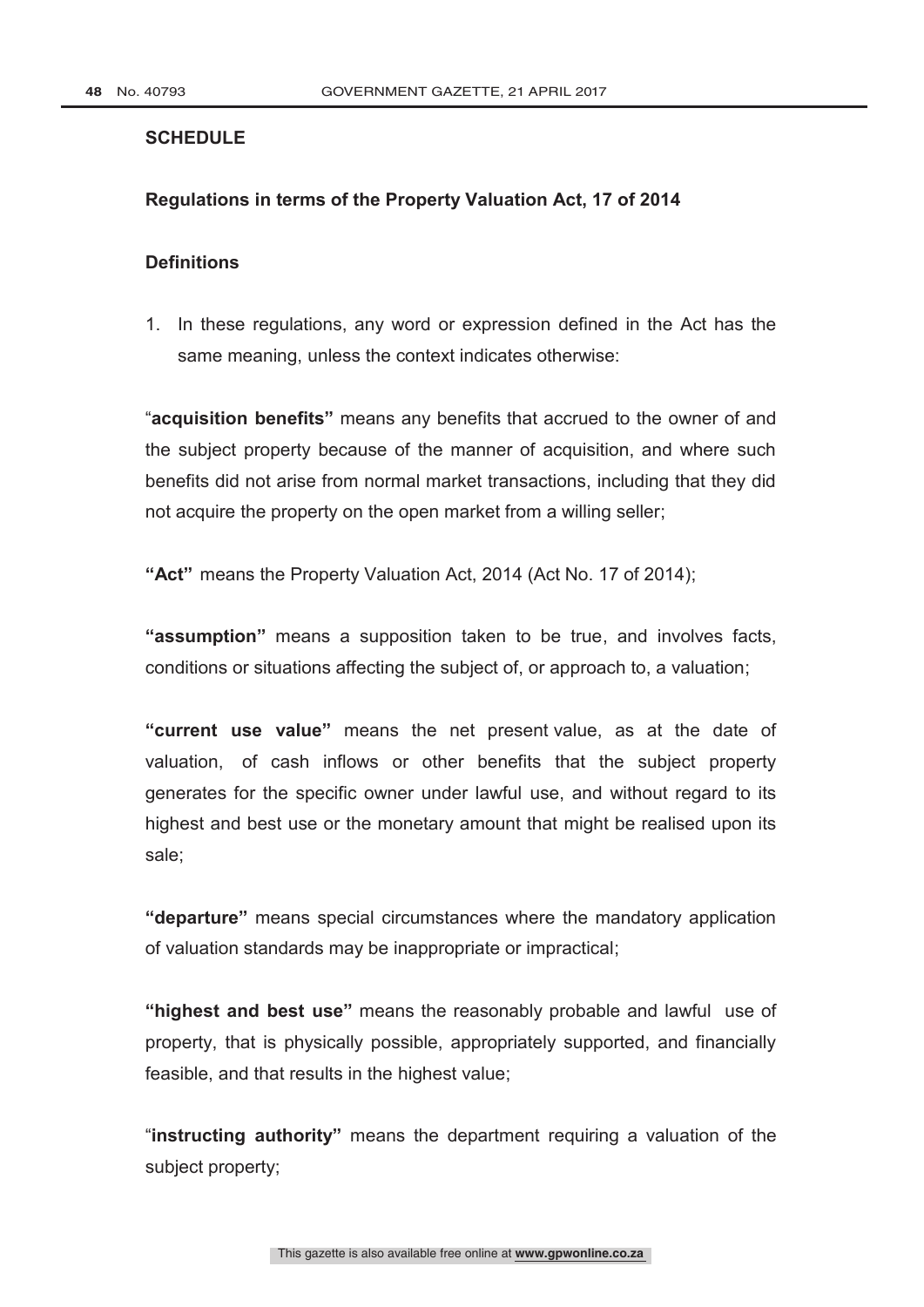"**net present value** " means the difference between the net present value of cash inflows, or other benefits, and the net present value of cash outflows, or other costs;

**"special assumption"** means an assumption that either assumes facts that differ from the actual facts existing at the valuation date, or that would not be made by a typical market participant in a transaction on the valuation date;

**"subject property**" means the property which has been identified for valuation for–

- *(a)* land reform purposes: or
- *(b)* acquisition or disposal by a department, for any reason other than that mentioned in paragraph *(a);*

"**valuation basis**" means a statement of fundamental measurement principles or assumptions on which a valuation is premised.

**"valuation certificate"** means a summary valuation report containing the description of the subject property, the current use value of the subject property, the value of acquisition benefits accruing to the owner or the subject property, the market value of the subject property, the value of direct state investment and subsidy in the acquisition and beneficial capital improvement of the subject property, the value of movable property on the subject property (if required), and the overall value of the property determined in terms of these regulations, all as at the date of valuation, and including the identity and registration status of the authorised valuer;

#### **Powers of the Valuer-General**

- 2. (1) The Valuer-General shall have powers to:
	- *(a)* establish and maintain a database of property and land market information, and store the information in hardcopy electronic or any other medium;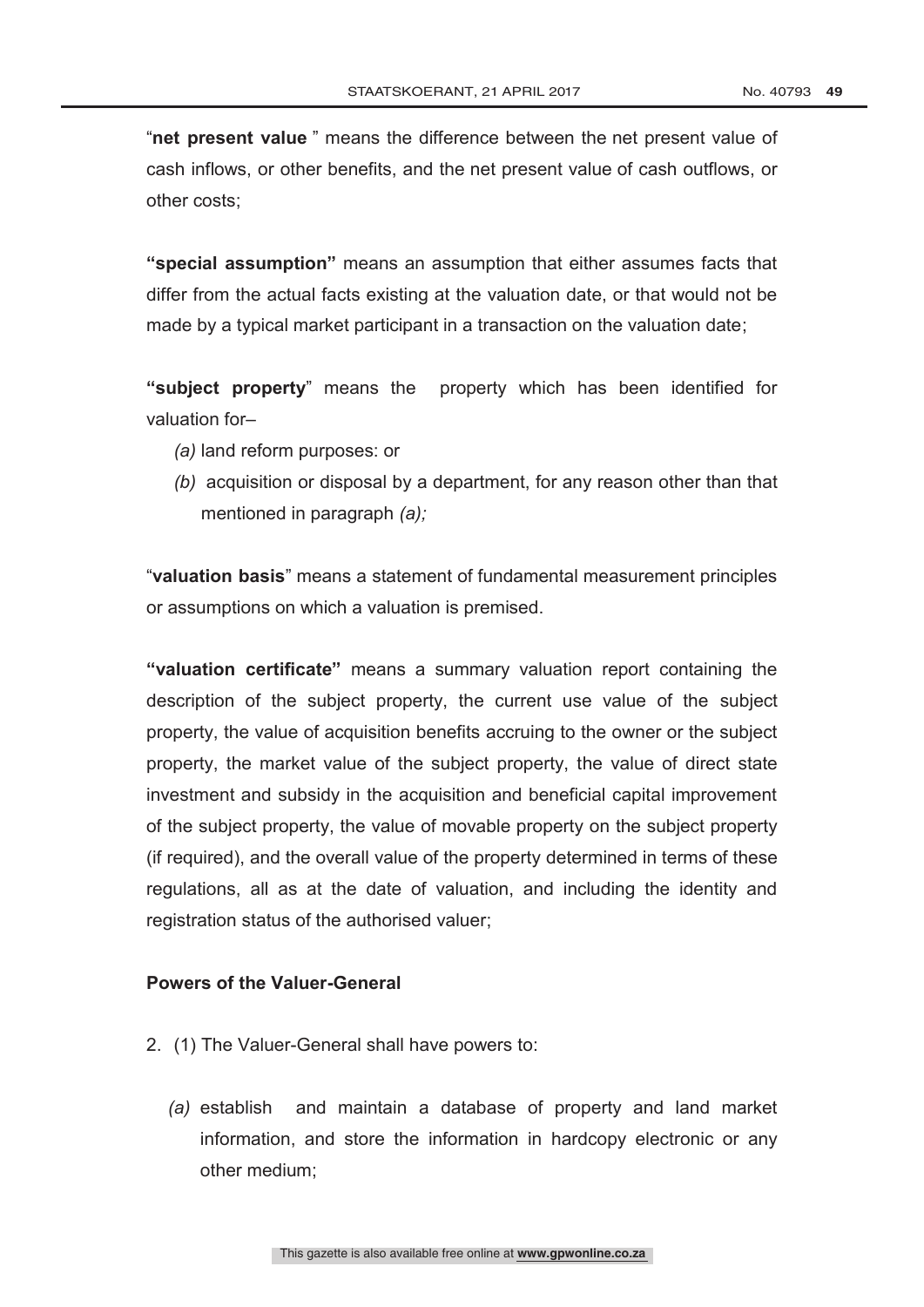- *(b)* request a person or body to disclose, either orally or in writing, any information that may be relevant for inclusion in the database, and question any person about such information;
- *(c)* determine the manner in which the information stored in the database, ether in raw or processed form, may be retrieved or accessed by third parties, including any fees payable;
- *(d)* determine any other information that must be included in the database*;*  and
- *(e)* require the owner, tenant or occupier of the subject property to provide an authorised valuer, either in writing or orally, with the particulars regarding the subject property reasonably expected to be in their possession, including, but not limited to:
	- *(i)* purchase price and purchase date;
	- *(ii)* nature of right transferred;
	- *(iii)* discount rate and/or capitalisation rate;
	- *(iv)* purchase and acquisition costs;
	- *(v)* financing terms;
	- *(vi)* itemised annual revenues and expenses;
	- *(vii)* financial statements;
	- *(viii)* tenancy details (lease expiry dates, rents/royalties reserved and rent review terms);
	- *(ix)* leasing costs, vacancies and collection losses;
	- *(x)* capital and maintenance costs;
	- *(xi)* dates of completion of building works and copies of building plans;
	- *(xii)* details of any acquisition benefits;
	- *(xiii)* details of any direct state investment and subsidy in the acquisition and beneficial capital improvement of the property;
	- *(xiv)* details of declarations of value of the subject property made to the South African Revenue Services (SARS).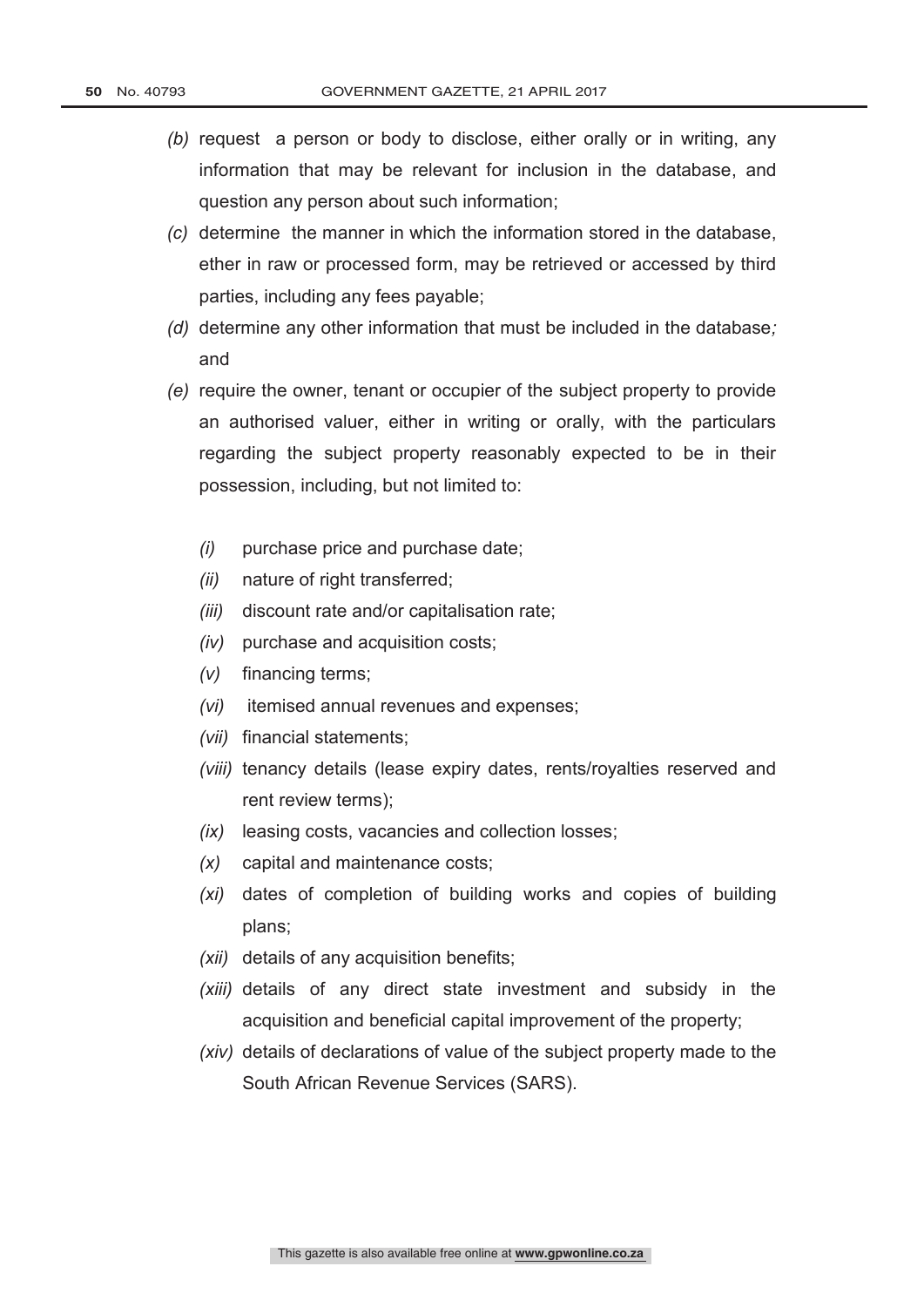### **Protection of information**

- 3. The Valuer-General, an authorised valuer, or any person authorized to undertake a valuation, may not disclose to any person any information obtained in the process of conducting such a valuation except –
	- *(a)* within the scope of that person's powers and duties in terms of the Act;
	- *(b)* for the purpose of carrying out the provisions of the Act and these regulations;
	- *(c)* for the purpose of legal proceedings; and or
	- *(d)* in terms of a court order.

#### **Valuation practices, methods, standards and procedures**

4. (1) All valuations in terms of the Act and these regulations must be conducted in accordance with generally recognised valuation practices and methods.

(2) An instructing authority requiring a valuation of the subject property which has been identified for land reform must request the Valuer-General, in writing, to conduct such valuation and must include the following information-

- *(a)* a full description of the subject property;
- *(b)* the details of the relevant legislation under which the acquisition is to be done;
- *(c)* the purpose for which the subject property is required, and a statement that this purpose is either in the public interest or for a public purpose, as the case may be;
- *(d)* the purpose of valuation;
- *(e)* description of the interest or interests to be valued, and whether or not movable property, annual crops or growing timber, as appropriate, is to be included in the valuation;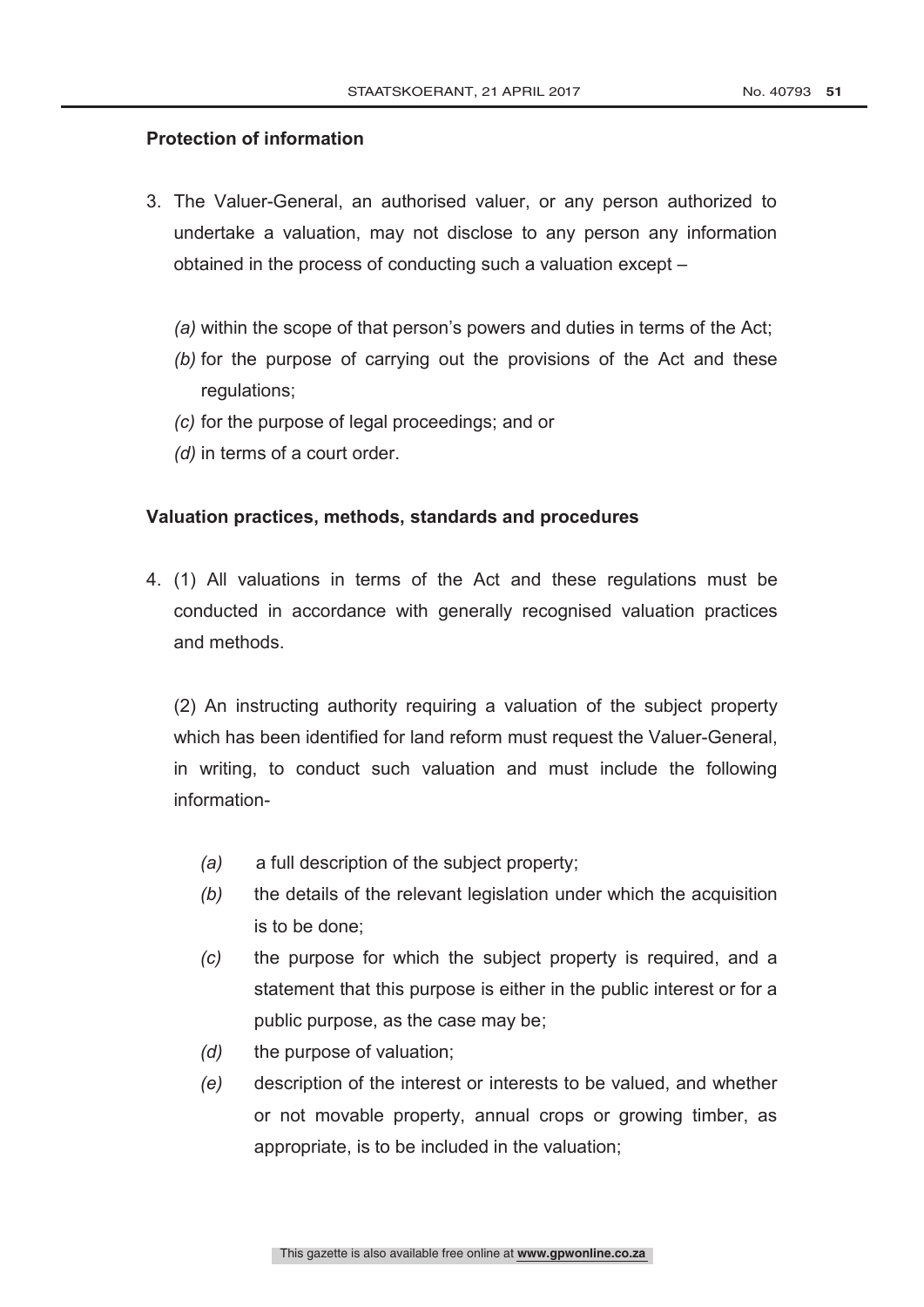- *(f)* if movable property is to be included in the valuation, a full description thereof; and
- *(g)* the effective date of valuation.
- (3) An instructing authority requiring a valuation of the subject property for acquisition or disposal by a department for reasons other than land reform must request the Valuer-General, in writing, to conduct such valuation and must include the following information-
	- *(a)* a full description of the subject property;
	- *(b)* the details of the relevant legislation under which the acquisition or disposal is to be done;
	- *(c)* the purpose or reasons for which the subject property is being acquired or disposed of;
	- *(d)* the purpose of valuation;
	- *(e)* description of the interest or interests to be valued, and whether or not movable property, annual crops or growing timber, as appropriate, is to be included in the valuation;
	- *(f)* if movable property is to be included in the valuation, a full description thereof; and
	- *(g)* the effective date of valuation.
- (4) The authorised valuer must deliver a written notice to the owner or person in charge of the subject property, at least 7 days prior to the proposed date of inspection of the subject property, containing the following information-
	- *(a)* a full description of the subject property;
	- *(b)* the purpose of valuation;
	- *(c)* a description of the interest or interests to be valued, and whether or not movable property is to be included in the valuation;
	- *(d)* the extent and nature of the authorised valuer"s planned investigations regarding the subject property;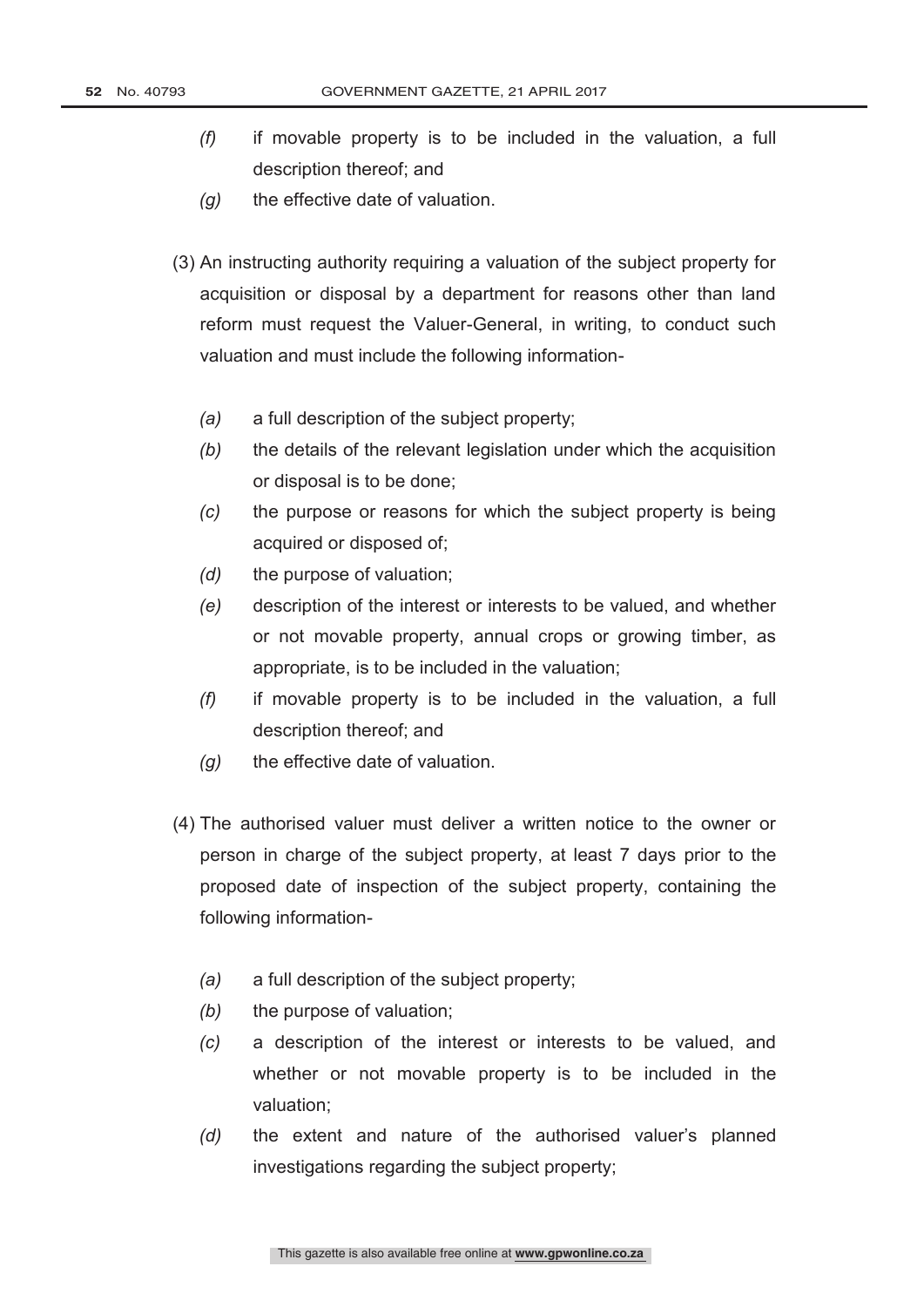- *(e)* the nature of information that the authorised valuer will require from the owner or person in charge of the subject property; and
- *(f)* the dates and times that the authorised valuer proposes to physically inspect the subject property.

## **Procedures for valuations of property identified for purposes of land reform**

- 5. (1) An authorised valuer shall, in the valuation of the subject property for the purposes of section 12(1) *(a)* of the Act, apply the following procedures-
	- *(a)* the authorised valuer shall determine the current use value of the subject property as at the valuation date;
	- *(b)* the authorised valuer shall determine the historical value of any acquisition benefits, and escalate the value of these benefits to the valuation date, using an appropriate cost or price index;
	- *(c)* The authorised valuer shall determine the market value of the subject property as at the valuation date, taking into account any realisable potential and assuming its highest and best use;
	- *(d)* In determining the market value of the subject property, the authorised valuer must not take account of the following:
		- *(i)* the fact that the property is the subject of an expropriation;
		- *(ii)* the special suitability or usefulness of the property for which it is required by the acquiring authority, if it is unlikely that the property would have been purchased for that purpose in the opening market;
		- *(iii)* any enhancement in the market value of the property, if such enhancement is a consequence of the use of the property in a manner which is unlawful;
		- *(iv)*anything done with the object of obtaining compensation; and
		- *(v)* value of any movable property, annual crops or growing timber on the subject property that have not yet been harvested as at

This gazette is also available free online at **www.gpwonline.co.za**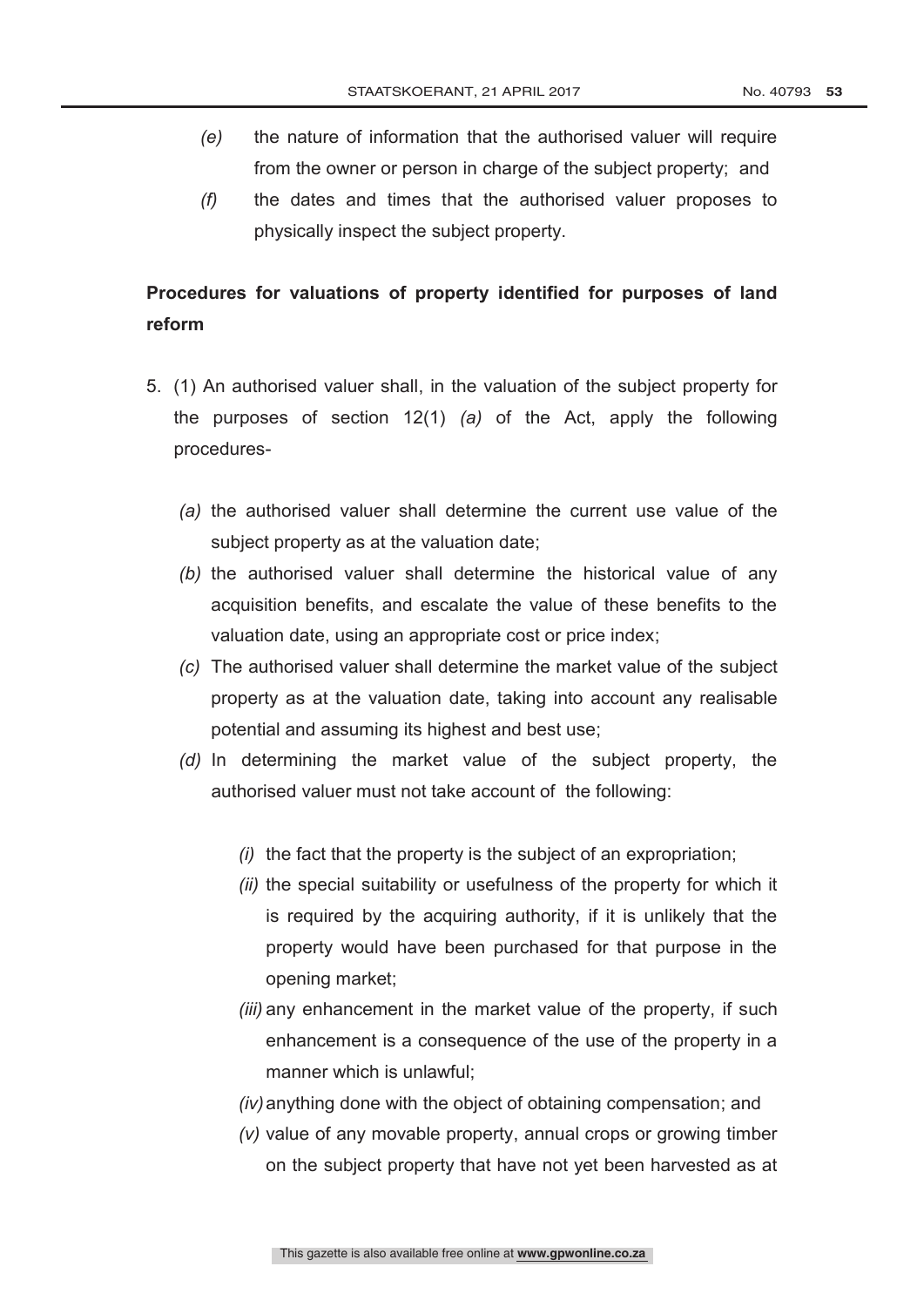the date of valuation, provided that the authorised valuer must determine their value separately if so requested by the instructing authority.

- *(e)* in determining the market value of the subject property, the authorised valuer may take into account prices paid by the state as evidence for market value, only if-
	- *(i)* the authorised valuer has taken reasonable steps to find transactions where the state is not a party to, and finds that these are not available;
	- *(ii)* having regard to the facts and the circumstances of the transaction, and the broader property market, the authorised valuer believes, or should believe, that the price paid by the state is reasonable and fair, and would represent what a nonstate buyer would pay for the subject property, could one be found;
	- *(iii)* the authorised valuer has disaggregated the total price paid by the state into prices paid for movable and immovable property, as appropriate;
- *(f)* the authorised valuer must include in the valuation report his or her use of prices paid by the state as evidence for market value as a departure; and
- *(g)(i)* the authorised valuer shall determine the value, as at the valuation date, of any direct state investment and subsidy in the acquisition and beneficial capital improvement of the subject property accruing to the owner of the subject property;
	- *(ii)* where sufficient information exists, the value contemplated in subparagraph *(i)* must be determined on the basis of current cost, depreciated to reflect value as at the valuation date; and
	- *(iii)* where the relevant current information is lacking, the authorised valuer shall determine the historical cost of state investments and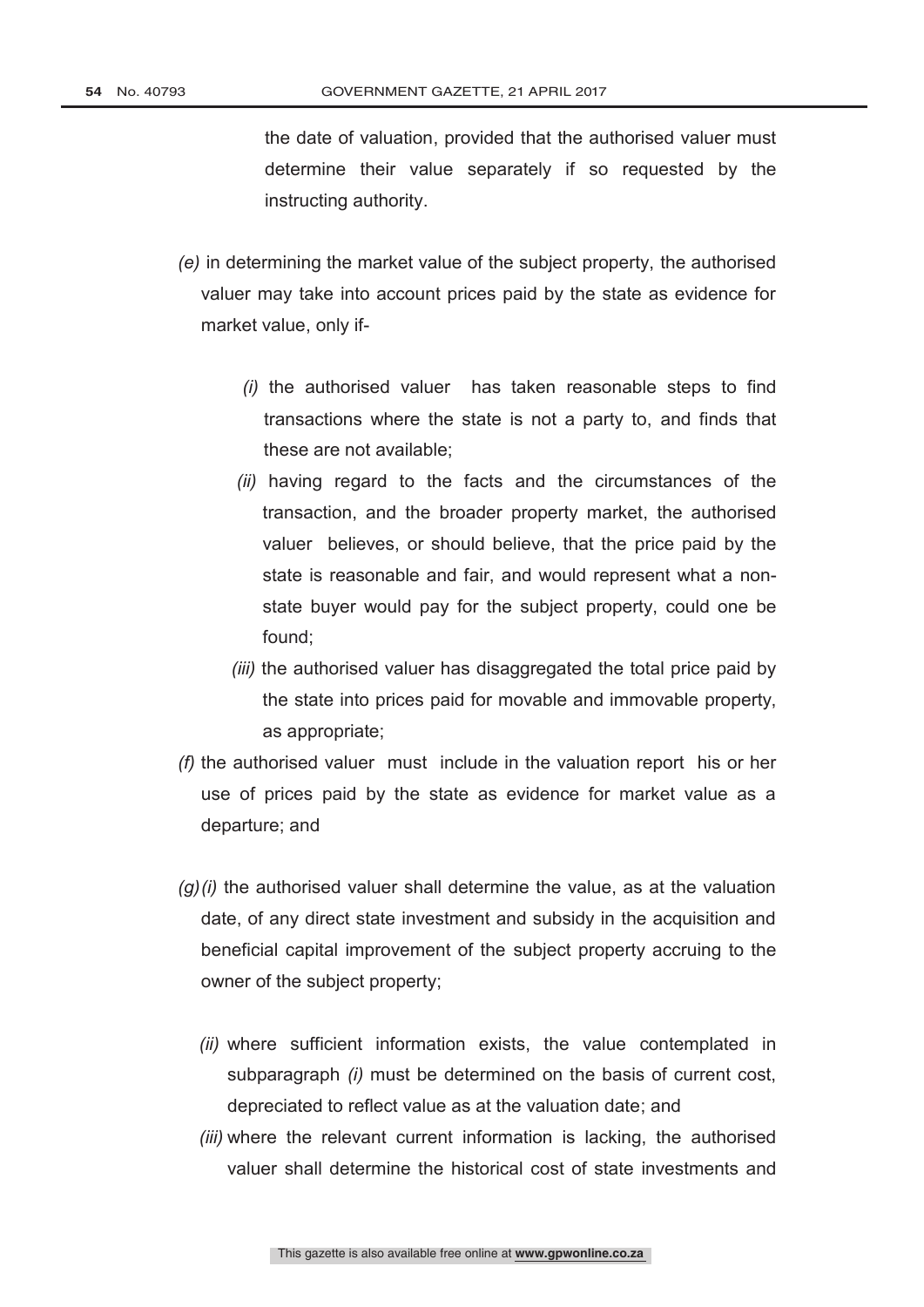subsidies, and escalate the said cost to the date of valuation using an appropriate cost or price index.

*(h)* The authorised valuer must, on the basis of instructions received from the instructing authority, record that the purpose of acquisition of the subject property is either in the public interest or for a public purpose, as the case may be.

#### **Determination of the value of the subject property**

- 6. The authorised valuer shall determine the value of the subject property for the purposes of section 12(1)(a) of the Act by:
	- *(a)* adding the current use value and market value of the subject property as at the date of valuation, and as established in terms of regulation 5, and diving the resulting figure by two;
	- *(b)* provided that the value of movable property, annual crops or growing timber on the subject property that have not yet been harvested as at the date of valuation must be added to market value before the division referred to in paragraph (a) is performed, and if so requested by the instructing authority; and
	- *(c)* subtracting from the figure arrived at in paragraph *(b)* the value to the owner, as at the date of valuation, of acquisition benefits and the value of direct state investment and subsidy in the acquisition and beneficial capital improvement of the subject property.

#### **Directives for the valuation of subject property**

7. All valuations in terms of the Act, shall be conducted subject to such directives as may be issued by the Valuer-General generally or in respect of a particular valuation.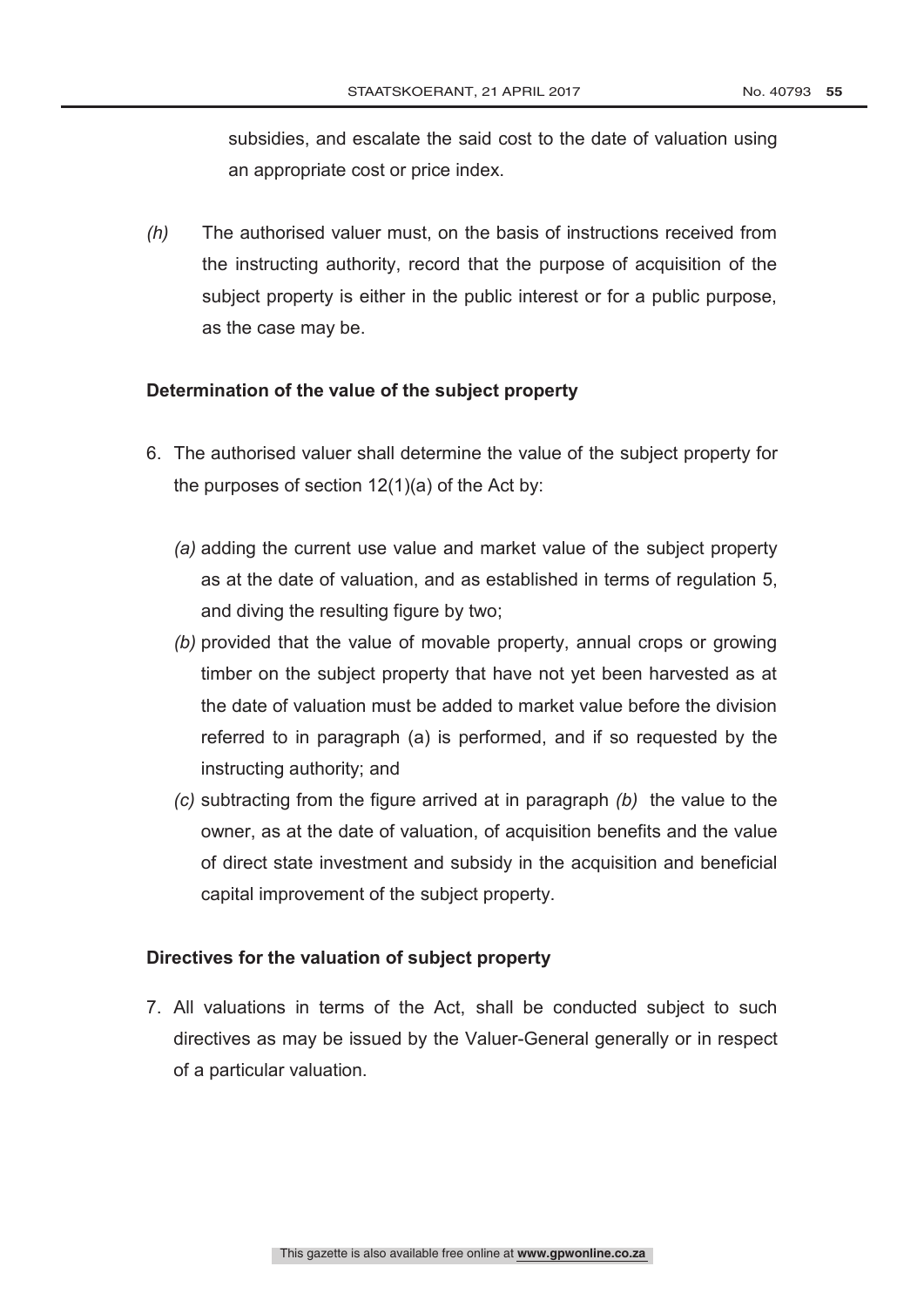#### **Valuation reports**

- 8. A valuation report contemplated in section 15 of the Act must in addition to the matters set out in that section, contain the following information –
	- *(a)* identification of the instructing authority and any other intended users;
	- *(b)* the purpose of the valuation;
	- *(c)* description of the subject property;
	- *(d)* the interest that was valued;
	- *(e)* the valuation basis or bases;
	- *(f)* the valuation date;
	- *(g)* disclosure of any material involvement in the subject property by the authorised valuer, or a statement that there has not been any previous material involvement;
	- *(h)* the identity of the valuer responsible for the valuation and, their registration status;
	- *(i)* any assumptions, special assumptions, reservations, special instructions or departures;
	- *(j)* the extent of the authorised valuer"s investigations;
	- *(k)* the nature and source of information relied on by the authorised valuer;
	- *(l)* any consent to, or restrictions on, publication of the report;
	- *(m)* any limits or exclusion of liability to parties other than the instructing authority, or the Valuer-General, as the case may be;
	- *(n)* confirmation that the valuation accords with the provisions of the Act, these regulations and any other applicable prescripts;
	- *(o)* a statement of the valuation approach and reasoning;
	- *(p)* the current use value of the property;
	- *(q)*a statement regarding the history of the acquisition and the use of the subject property, and the historical and present values of any acquisition and use benefits accruing to owner;
	- *(r)* the market value of the property;
	- *(s)* a statement regarding the extent of direct state investment and subsidy in the acquisition and beneficial capital improvement of the property, and their historical and present values;